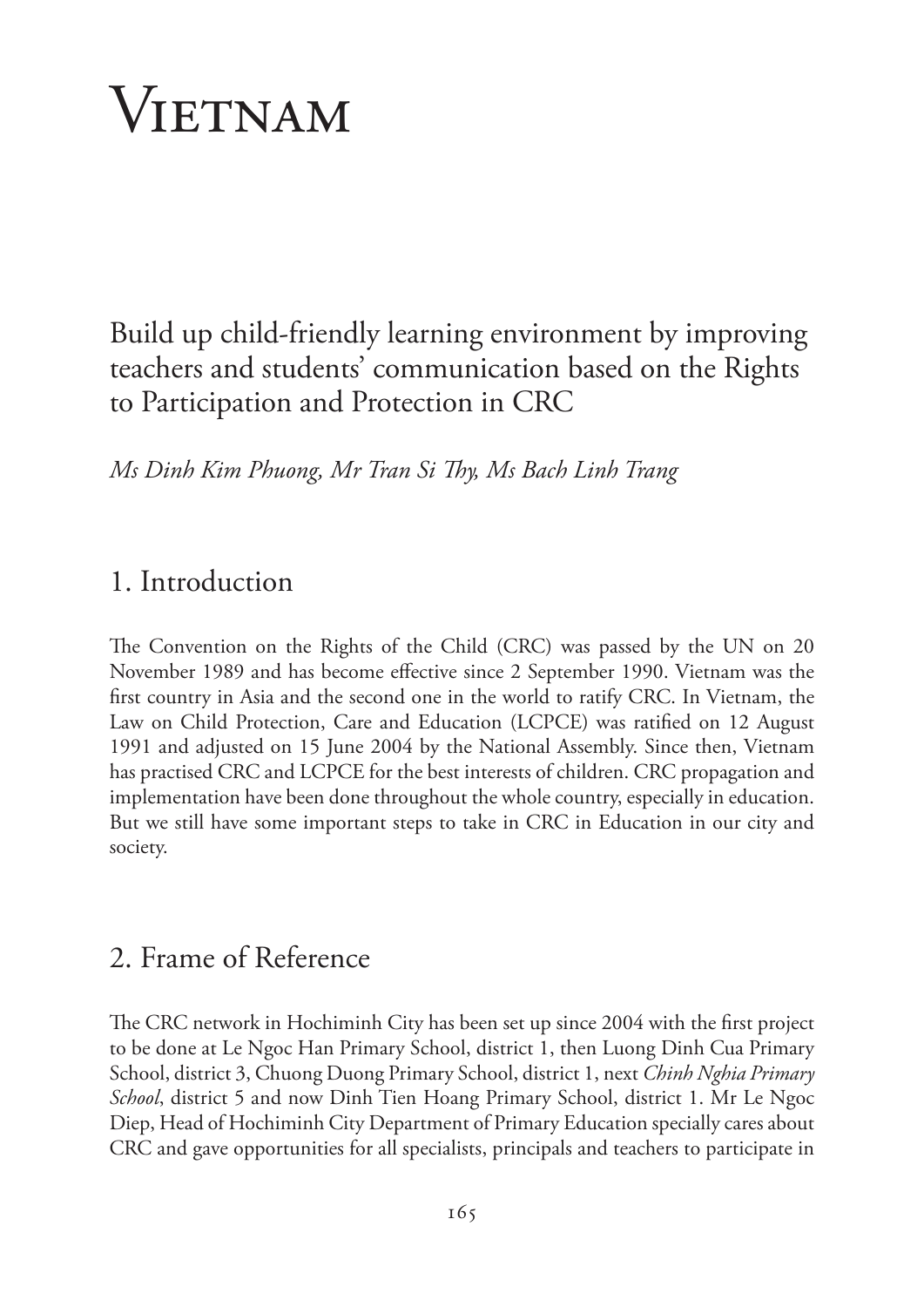CRC training course. At present, there are 15 change agents in Hochiminh City in the total of 27 of the whole country. Meanwhile, 6 CRC-projects have been conducted.

However, not all children among 36 percent of 87 million people have been fully provided, protected, and participated. As a matter of fact, there are still children who get physical and mental abuse, lack protection, and have less chance for development and participation. Furthermore, many have no idea about CRC for self-defence.

### **Baseline**

Hochiminh city is the biggest centre of economics, commerce and service in Vietnam with the population of more than 7 million people. District 5 is one of the central of the city with over 194,000 people in which the Chinese take up 35%. They live near the markets and earn a living mainly by doing home business and small business. Most parents pay little care for education, CRC and LCPCE because of the practical idea that 'to study is only to know and to work'.

There are 56 public schools and 24 private ones (33 kindergartens, 20 primary schools, 11 secondary schools, 3 centres for continuing education-Vocational, 1 fostering education school, 1 vocational school, 2 colleges, 9 universities). Most of the kindergartens, primary and secondary schools lie within religious places like pagodas, churches, temples, etc.

*CHINH NGHIA Primary school* is inside the area of Guan Yu Temple built in the early  $19<sup>th</sup>$  century by a Chinese minority moving to and living in Vietnam. The school located in ward 11, district 5, Ho Chi Minh city, Viet Nam. There are 47 teachers and 52 employees who teach and look after the children from 6 to 11 years of age, 1911 pupils in 47 classes studying in two shifts (morning and afternoon) and stay for lunch at school from Monday to Friday.

The pupils of Chinh Nghia school make up 42% of Vietnamese with Chinese origin and about 3% of Chinese nationality. (This number was higher before but at present most of the pupils enrolling come from the families living nearest to the school). The school lies near the crossroads of Trieu Quang Phuc and Luong Nhu Hoc streets wellknown with Chinese medicines made from different herbs.

Before CRC and the LCPCE were born, adults practised all forms of punishment which directly or indirectly affect children's physical and mental health. The passing of LCPCE in 2004 helped to abolish corporal punishment in the Vietnamese society and schools. However, instead of it, teachers still use another kind of punishment – *bad language* – to offend students and this recently became a phenomenon.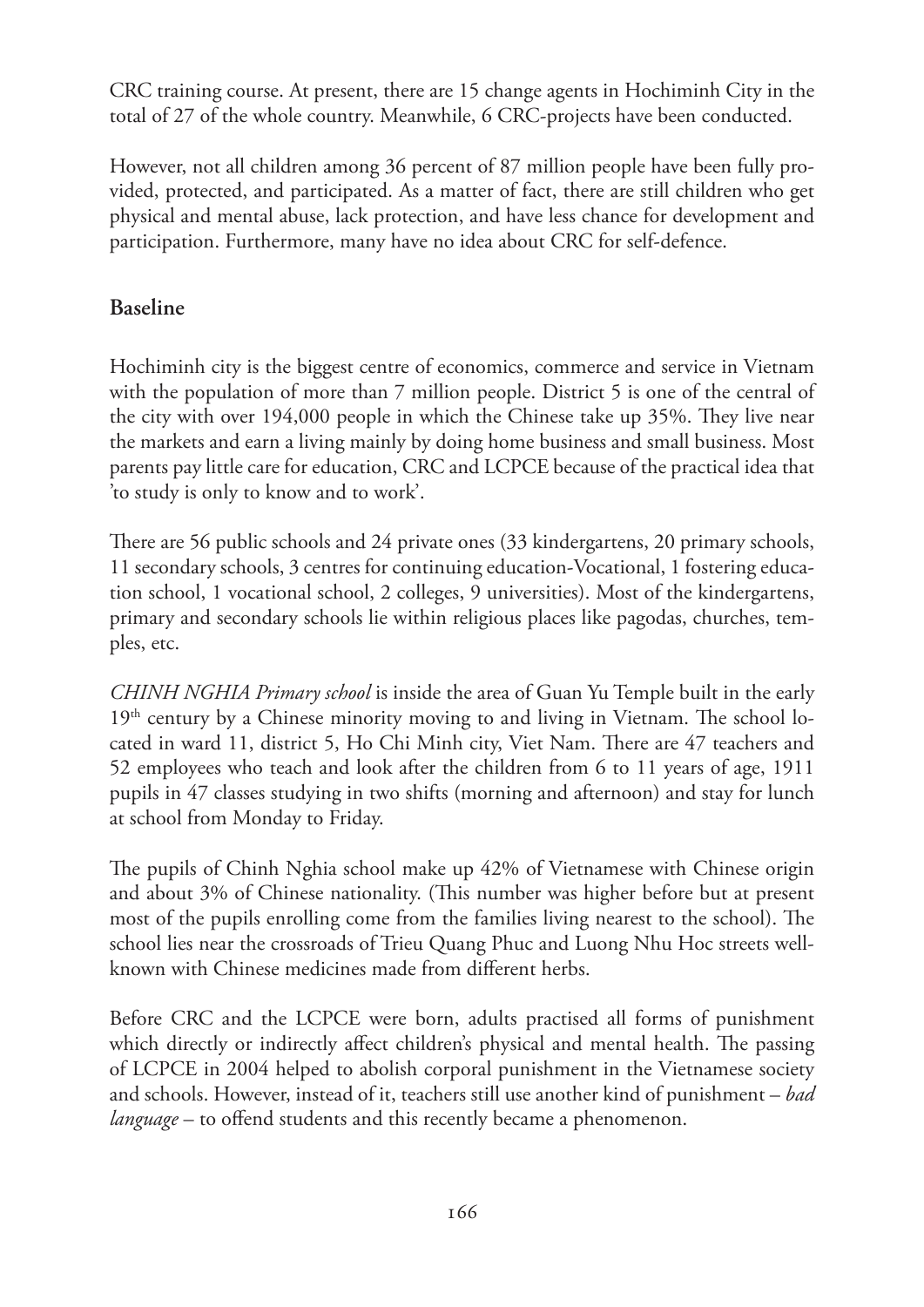This also happens at CHINH NGHIA Primary school. There are still students' negative comments through the mailbox "What I want to say" about their parents and teachers' use of words such as *'stupid, fool, dunce, booby, as foolish as an ass, crazy, lazy, etc'*. This usually happens when the children make mistakes, do not have good results or simply when their parents and teachers are not in a good mood. In addition, because of their Chinese origin, parents don't speak Vietnamese language fluently so sometimes they use abusive terms with children like "*mày, con, thằng*" instead of "*con*" and call themselves "*tao*" instead of "*cha, mẹ*". This certainly causes a bad effect on their children's life and learning because they may talk to others using the same terms. What is more, the act of talking to children in negative language can be seen as *'mental violence'* or *'measures that offend or lower the honor or dignity of children'* which definitely goes against article 19 of CRC and article 9 of LCPCE.

# 3. Purpose and stakeholders

Due to the fact that both teachers and parents still talk to children using child-unfriendly language, the purpose of this change project with the focus on the Rights to Protection and Participation following the UN CRC of Team Vietnam batch 15 is to help to make *CHINH NGHIA Primary school* a child-friendly one in which teachers as well as parents are using positive language and are changing attitude to students after CRC training. A child-friendly school following CRC does not only equip children with good education foundation but also create a safe, joyful, and healthy environment for them to enjoy themselves, to be protected from damages and violence, to be able to express their views and to actively participate in the learning process. The child-friendly learning environment is also the friendly one with teachers where each of them is respected and supported to develop their professional ability to the fullest.

#### **What is to be different?**

-Teachers and staff change their habit of bad language use to students. -Students and parents are more aware of the children's rights as human being. -School, family and society altogether co-operate to implement CRC.

#### **Stakeholders**

Principal and two deputy principals, teachers and staff, Student Council and parents of Chinh Nghia Primary School*.*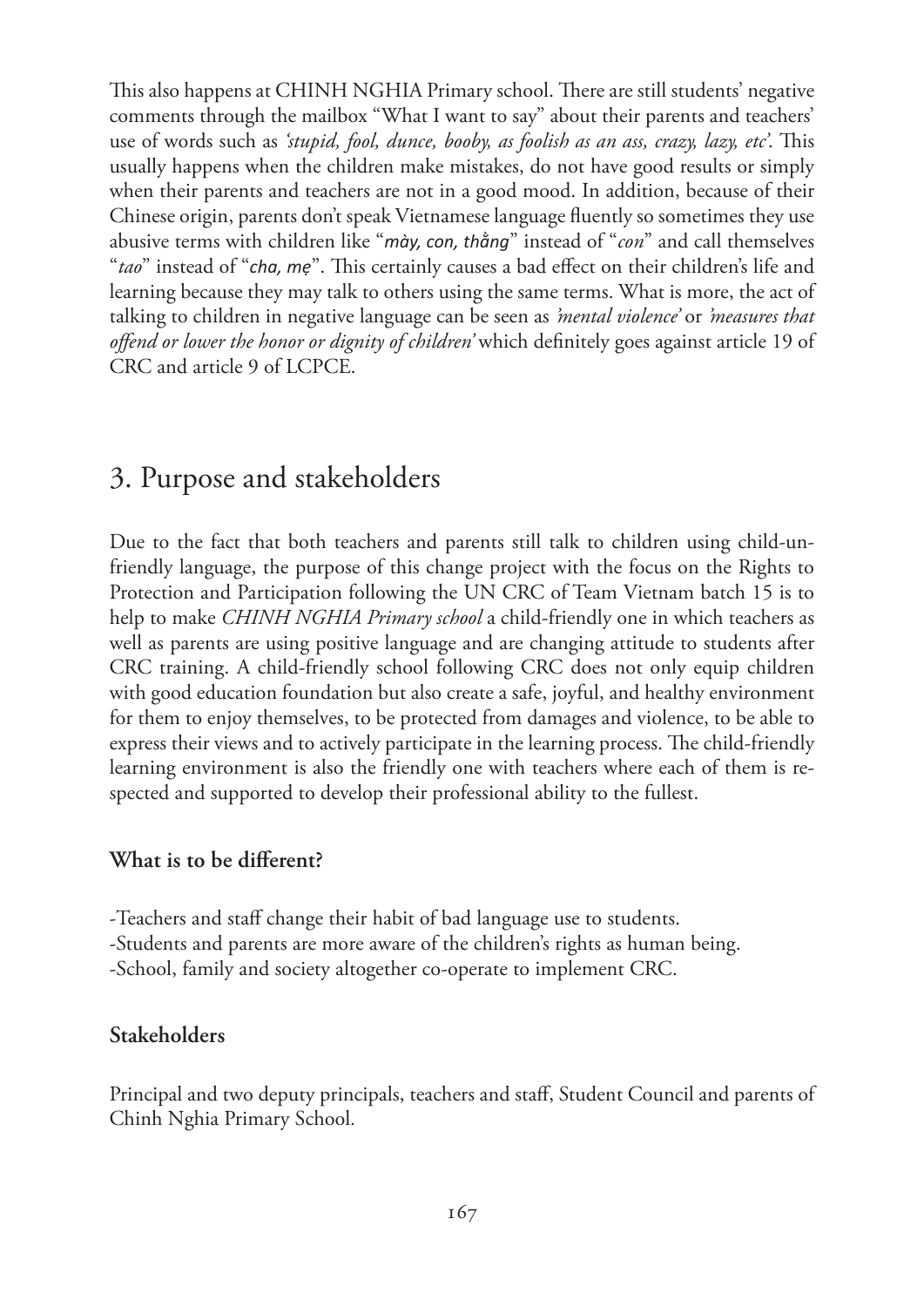## **Target groups**

28 teachers and staff and 715 children grade 4 &5 of CHINH NGHIA Primary school.

#### **Indicators**

- Teachers give positive comments about CRC training. By reflection.
- After the training, teachers use more friendly language to students. By contact books and notebooks.
- Teachers actively participate in making propagation posters about CRC.
- Teachers usually read notice board which specializes in CRC. By observation.
- There are no more students' comments about teachers and staff's bad language use. Through mailbox.
- Through class visits, teachers frequently encourage and praise children with positive language. By checklist.
- Students interviewed agree that teachers no longer talk to them using bad language even when they are not in a good mood.
- Through questionnaire, children know their basic rights.
- Children role play and make clear that teachers must use child-friendly language. By drama.
- Children go to school more regularly through attendance book, enjoy learning and are confident when communicating with teachers. By observation.
- Parents are actively interested in CRC implementation at school and at home through parents' meeting and interview.
- There are no more students' comments about parents' bad language use through mailbox and interview.
- Parents actively participate in school activities.
- • Local community, press and television specially care about CRC implementation. Through articles, TV channels.

# 4. Methodology/Activities

## **4.1 CRC training**

## *4.1.1 Workshop for teachers and employees* Date: Oct 22, 2011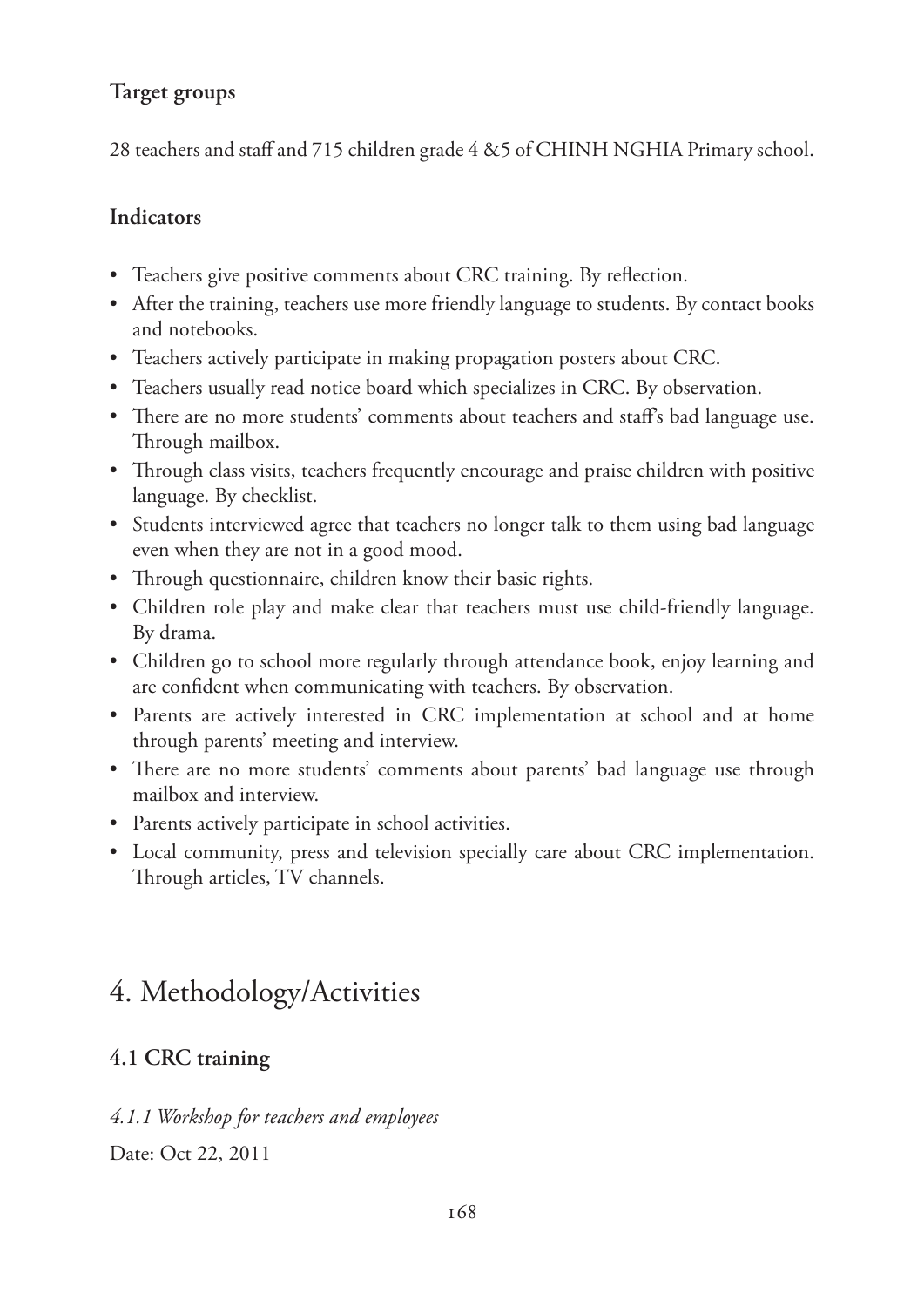Place: Chinh Nghia Primary School, district 5, HCMC, Vietnam Trainers: Tran Si Thy & Bach Linh Trang Trainees: 28 teachers and employees

#### **A. Aims**

- • Create informal atmosphere for giving and gaining
- Review understanding of a child, clarify basic needs of children
- Review CRC-how and when it was born.
- Review 8 main points of CRC
- Rights to Survival
- Rights to Protection
- Rights to Development
- • Rights to Participation
- **b. Teaching aids:** Projector, Power Point presentation, paper and pens

**C. Methodology:** Discussion, presentation, problem-solving, group work

#### **D. Content**

- Introduction
- What is a child?
- About CRC
- 8 main points of CRC
- Consolidation

#### **E. Summary**

- Feedback.
- Sum up.

#### *4.1.2 Training for students*

Date: Oct 22, 2011 Place: Chinh Nghia Primary School, district 5, HCMC, Vietnam Trainers: Dinh Kim Phuong & Nguyen Huu Tam (batch 12) Trainees: 36 students (26 from Student Council)

#### **A. Introduce RIGHTS TO SURVIVAL**

- **I. Aims:** help students to
- know that the Rights to Survival are one of 3 basic ones cited in CRC.
- show the situation threatening the survival of children.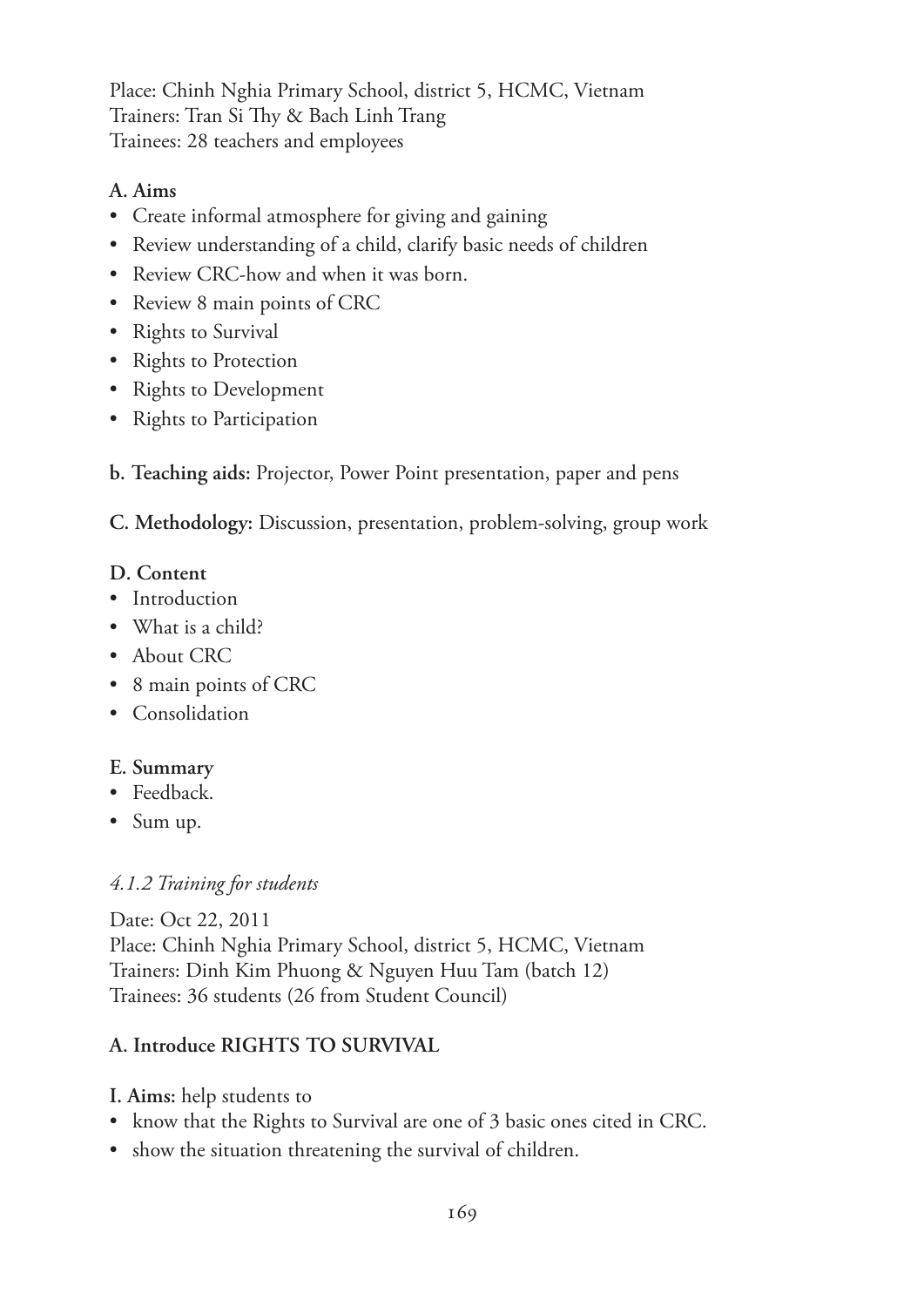- know the factors which affect the Children's Rights to Survival.
- • Raise awareness of Children's Rights to Survival.

#### **II. Materials and teaching aids:**

- Paper, markers, tape
- The note records the case study about children falling into a crisis or emergency situations
- Set of pictures about Child Rights

#### **III. Methodology:** discussion, presentation, problem-solving, group work

#### **IV. Activities:**

- • Warm-up: Game 'Salad'
- Activity 1: Consolidate and introduce CRC
- Activity 2: What are Rights to Survival?
- Activity 3: The elements needed to ensure children's right to survival
- Activity 4: The role of society
- • Students' self reflection
- Sum up

### **B. Introduce RIGHTS TO PROTECTION**

**I. Aims:** help students to

- • Know what the Rights to Protection are, identify dangerous/difficult situations in which children should be protected.
- Reflect and discuss matters related to the Rights to Protection in real-life.
- Practice self-protection and help-seeking skills.

#### **II. Materials and teaching aids:**

- Paper, markers, tape
- The note records the case study about children falling into a crisis or emergency situations
- • Set of pictures about Child Rights

#### **III. Methodology:** discussion, presentation, problem-solving, group work

### **IV. Activities:**

- • Warm-up: Game "Ant bite, bee sting, stomach ache"
- Activity 1: What are Rights to Protection?
- Activity 2: Role play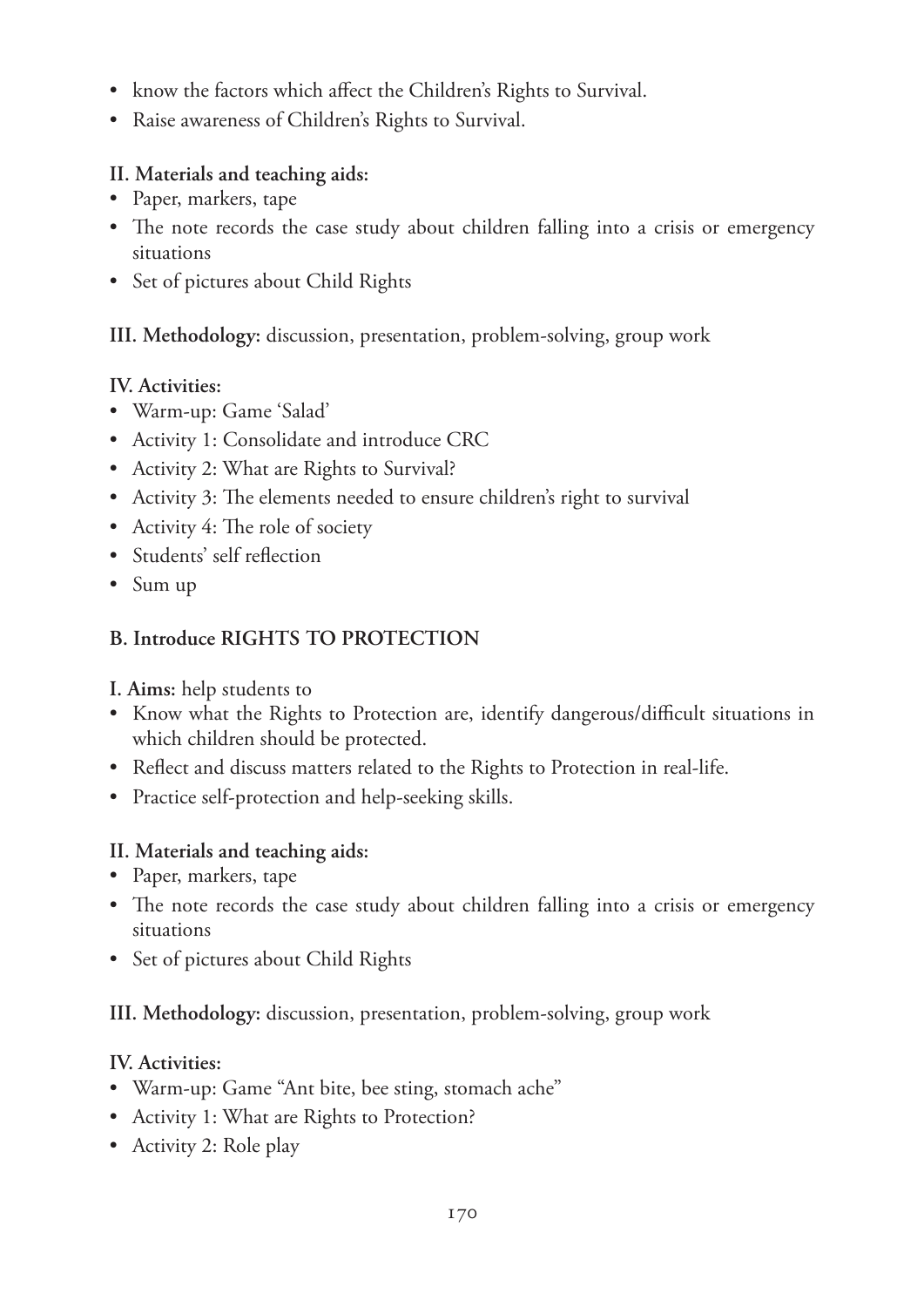- Activity 3: Probable situations to cause injury to children
- Activity 4: Real-life reflection
- Sum up

## **C. Introduce RIGHTS TO DEVELOPMENT**

- **I. Aims:** help students to
- know what the Rights to development are and its relation to 3 other rights.
- analyse factors which affect the Children's Rights to Development
- • express strong opinions about actions violating Rights to Development

#### **II. Materials and teaching aids:**

- • Paper, markers, tape, color pencils
- A development tree

#### **III. Activities**

- • Warm up: Game 'seeding'
- Activity 1: What the children need for development?
- Activity 2: Painting
- • Activity 3: The roles and responsibilities of family, school and society in practice Rights to Development
- Activity 4: Discussion and presentation
- Sum up

### **D. Introduce RIGHTS TO PARTICIPATION**

**I. Aims:** help students to

- understand the Rights to Participation and related articles in CRC.
- • be aware of adults and children' s responsibilities in implementing the Rights to Participation

#### **II. Materials and teaching aids:**

- Paper, markers, tape
- • Copies of related articles
- • Ladder of participation
- Set of pictures about Child Rights

### **III. Methodology:** discussion, presentation, problem-solving, group work

#### **IV. Activities:**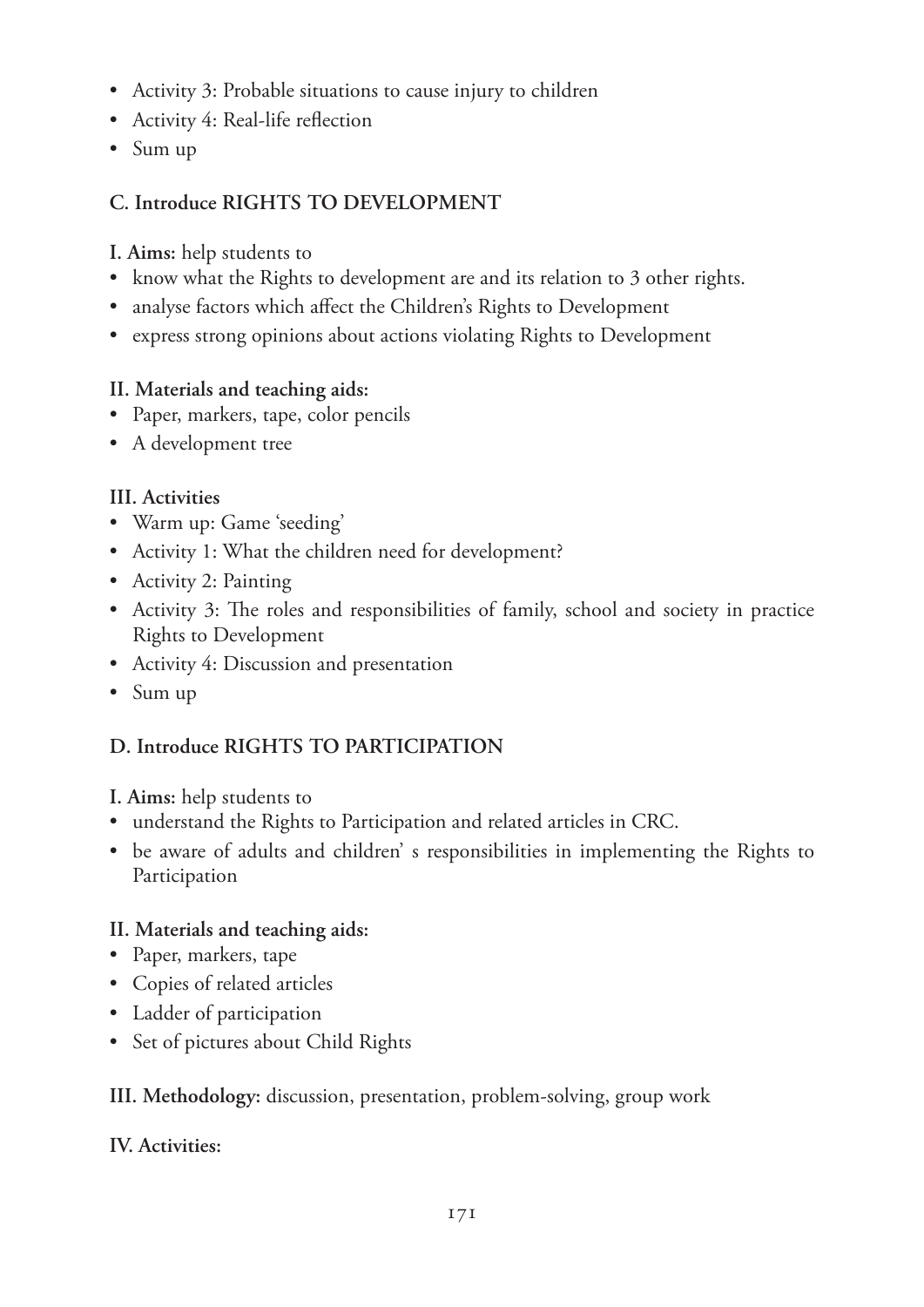- Activity 1: What do you do?
- Activity 2: The children's wish
- Activity 3: The decrees of participation
- Activity 4: Articles related to the Rights to Participation
- Activity 5: Discussion and presentation
- Sum up

#### *4.1.3 Parents' meeting*

Date: Jan 7, 2012 Place: Chinh Nghia Primary School, district 5, HCMC, Vietnam Speaker: Dinh Kim Phuong Viewers: 94 representatives for parents of 5 grades

**A. Aims:** help parents to understand CRC

**B. Content:** introduce 4 child rights and the project

Gather more information from parents on how much they and their children have been aware of child rights and whether they have exercised them at home. After that, keep in touch with them through contact books to exchange information about students and to set up good relation between parents and teachers as well as to make them trust the teachers.

## **4.2 Events**

#### *4.1.4 Propagation posters making about CRC (Oct 23-30, 2011)*

After training, students drew pictures about four pillars of Child Rights then four best ones were graphically designed by teachers.

#### *4.2.2 Flag-raising activities*

During the flag-raising activities every Monday morning, CRC was partly informed to students of Grade 4, 5 and spread out to students of Grade 1, 2, 3. Then, students felt free to exchange their ideas about Child Rights with teachers and others.

#### *4.2.3 School board meeting (from Nov, 2011 to Feb, 2012)*

- Inform the necessary change in language use of teachers.
- Remind teachers not to scold students with abusive terms such as (stupid) "ngu, ngốc, đần độn, ngu như lừa".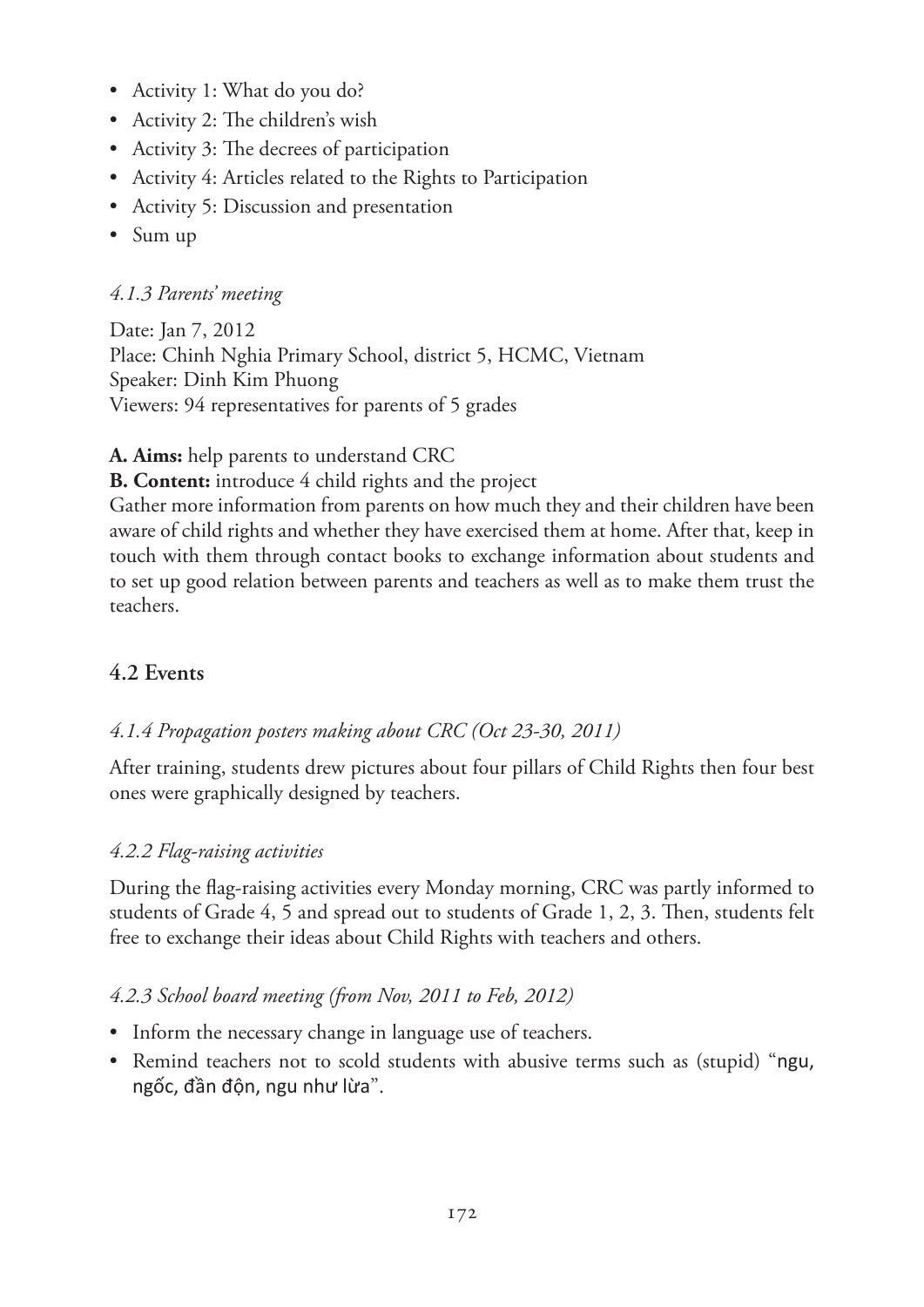#### *4.2.4 Mailbox 'What I want to say'*

There is one in each class so that children can share their feelings, thoughts, problems about learning, school and friends, family, etc. Then teachers read and answer directly if students write their names on or indirectly if they don't. By the way, teachers should be careful when giving feedback so as to help students at the right time and in the right way.

If students don't like posting letters in their classes, they can make use of another one in the school yard. Here, every week, the Secretary of the Youth Union will collect and take notes then the principal will reply during the flag-raising activities the same way as the teachers usually do in class.

#### *4.2.5 The school organized various activities to celebrate Teacher's day (Nov 20, 2011 and Nov 20, 2012):*

- • Natural drawing 'I am a little artist'
- • Drama about CRC (students self-organised)
- School and classroom decoration with pictures related to CRC
- Letter writing to express gratefulness to the teachers (students self-organised)

### *4.2.6 Merry Christmas Festivals*

*4.2.7 Make-up festival 'Welcoming new year' on Dec 30, 2011 (students self-organised)*

*4.2.8 Entertainment activities in Dai Nam resort on Dec 7, 2011 (teachers and students)*

*4.2.9 Open House day – Students proudly introduced their school and classes with their parents (April 4, 2012)*

### *4.2.10 Taking part in charity activities (teachers and students).*

- Visit Nguyen Dinh Chieu School for the blind on Sept 25, 2012.
- • Visit Thanh An school in remote area in Can Gio which is encountering difficulties on Dec 27, 2012.

#### *4.2.11 Outdoor activities (Oct 17, 2012)*

Students organised various contests including launching water rockets, making crystal pictures, statue painting, handwriting, music performance, enjoying food, etc.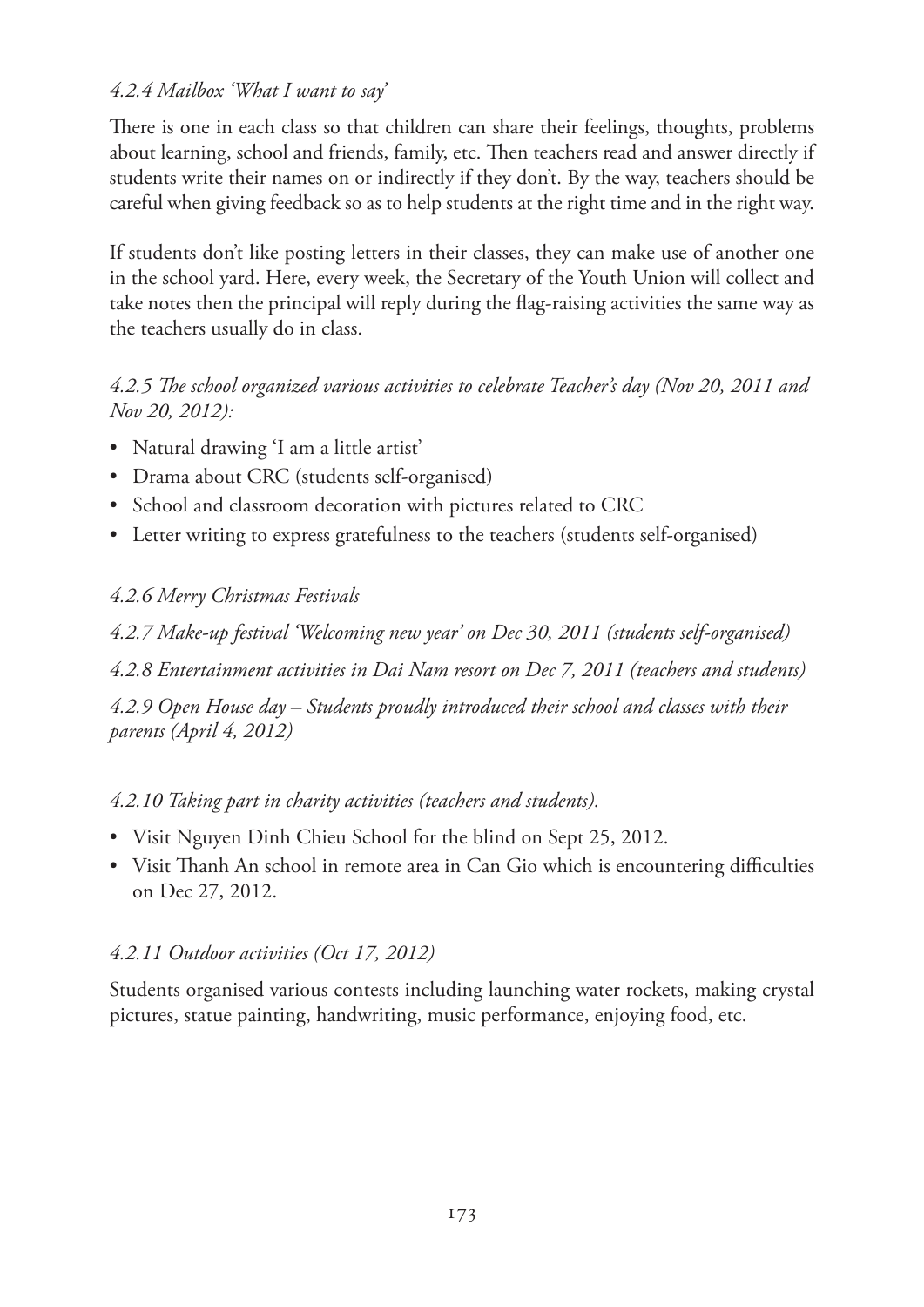## **4.3 Support from local community**

Ms Vo Ngoc Thu, Head of Education and Training Department, district 5 and the local authorities attended the training course in CRC with great enthusiasm and encouragement and informed other schools in district 5 about this project.

People's Committee of ward 11, district 5 and Parents' Council provided the school with fund to put the project in action.

Local newspapers 'News week' and 'Childhood' helped to spread the information about the project to public. The news was also broadcasted on channel HTV9 of HoChiMinh TV station.

# 5. Results

After more than a year working on the project (from October 2011 to February 2013), we get some good results:

*First*, 28/28 teachers and staff stated clearly in their reflection that the workshop was essential and comfortable. After that, they often paid attention to notice board during break time and discussed with each other about the project and looked for CRC materials for further reading as well. Also, they, together with children actively designed propagation posters about Rights to Survival, Protection, Development and Participation based on the children's idea. And, with the teachers' help, the children made many crystal pictures about CRC. Moreover, by reading contact books and notebooks as well as letters in the mailbox, we found out that teachers did use more positive language to encourage and praise students even when they made mistakes. This change was also indicated in the questionnaire given to them a month after CRC training.

Question 5 (Do you attentively listen to your pupils sharing their ideas about their friends and family?) 17/17 (100 %) say Yes (directly or indirectly every Friday through mailbox)

Question 9 (Do you help your pupils solve their problems and concerns with an enthusiastic manner?) 17/17 (100 %) say Yes

Question 16 (Do you pay attention to giving out high praises to pupils who have done something well although they get just little achievements?)

17/17 (100%) say Yes (by giving examples of some positive expressions they often use in class like 'Try your best next time', 'The score will be higher if you try harder',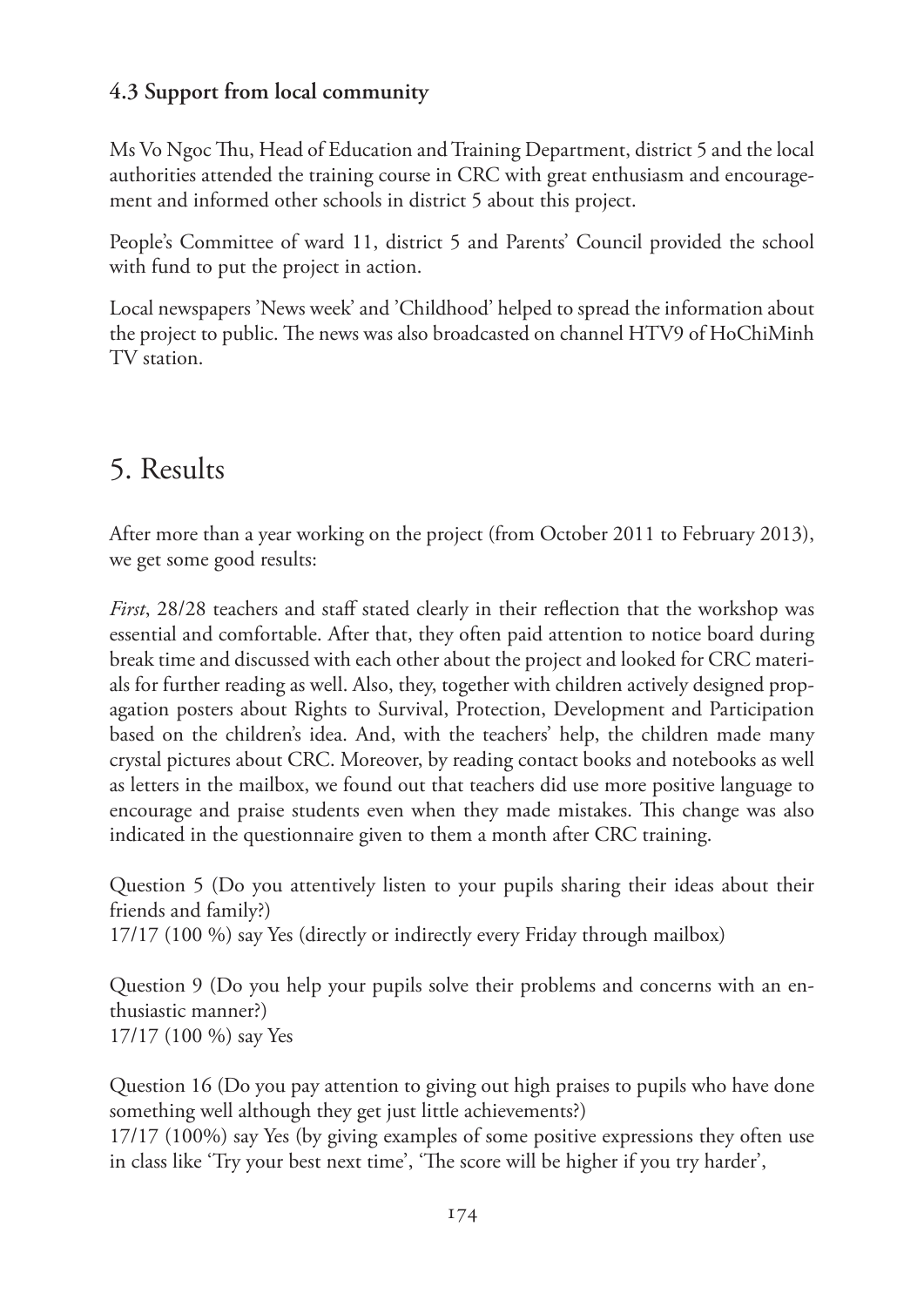'Wow! You made progress!', 'Next time will be better', Well done!, Excellent!, Good!, etc)

*Second*, 36/36 children taking part in CRC training expressed their interest and willingness to inform their classmates about CRC. They understand their rights, their needs, and their responsibilities. In fact, the children of Grade 4 & 5 made their voice loud and clear when performing in drama about CRC; which, as a result, made first, second and third graders join in, too. Soon after, absenteeism decreased considerably. This proved that the children are closely connected with their classes and school. And it seems they really feel that 'Every day to school is a happy day' when they are open to talk to the teachers directly or through the mailbox indirectly about almost anything. Also, complains about bad language use of teachers and parents remarkably reduced. This can be shown clearly by the result of the questionnaire given to them a month after CRC training.

Question 7 (Do the teachers listen to the students carefully when they want to share?) 679/715 (95%) say Yes

Question 8 (Do the teachers usually encourage the students to give their opinions?) 708/715 (99%) say Yes

Question 11 (Do the teachers usually read the students' letters in Letter box?" What I want to say"?) 664/715 (92.9 %) say Yes

Furthermore, thank for teachers' use of friendly language, the children know how to communicate well with their classmates and shape a habit of using gentle words against school bullying. The interview with 6 students of 4 grades (3 fifth graders, 1 fourth grader, 1 third grader and 1 second grader) including 3 Chinese Vietnamese, 1 Tay (ethnic minority) and 2 Vietnamese also gave positive results when all of them grasped the knowledge of CRC and believed that the teachers themselves were really aware of it in the classroom. Moreover, they all felt happy when being praised with positive language.

*Third*, the relationship between teachers and children has improved a lot since they had a chance to participate in various events together when the teachers instructed the students how to develop their abilities in different fields and at the same time respected their opinion. In addition, the teachers knew more about children problems to help in need. For example, It was the case of 2 students Tran Ngoc Trung (grade 4) and Tran Ngoc Minh (grade 3) when their mother Huynh Thi Hong Tuoi who wanted to force their father Tran Minh Tu to spend money on her own expenses, decided to take their two children to Tay Ninh province. Therefore those two students were absent from class for two consecutive weeks. But they always enjoy going to school because of the teachers' care. Through other students and parents, the teachers could finally contact with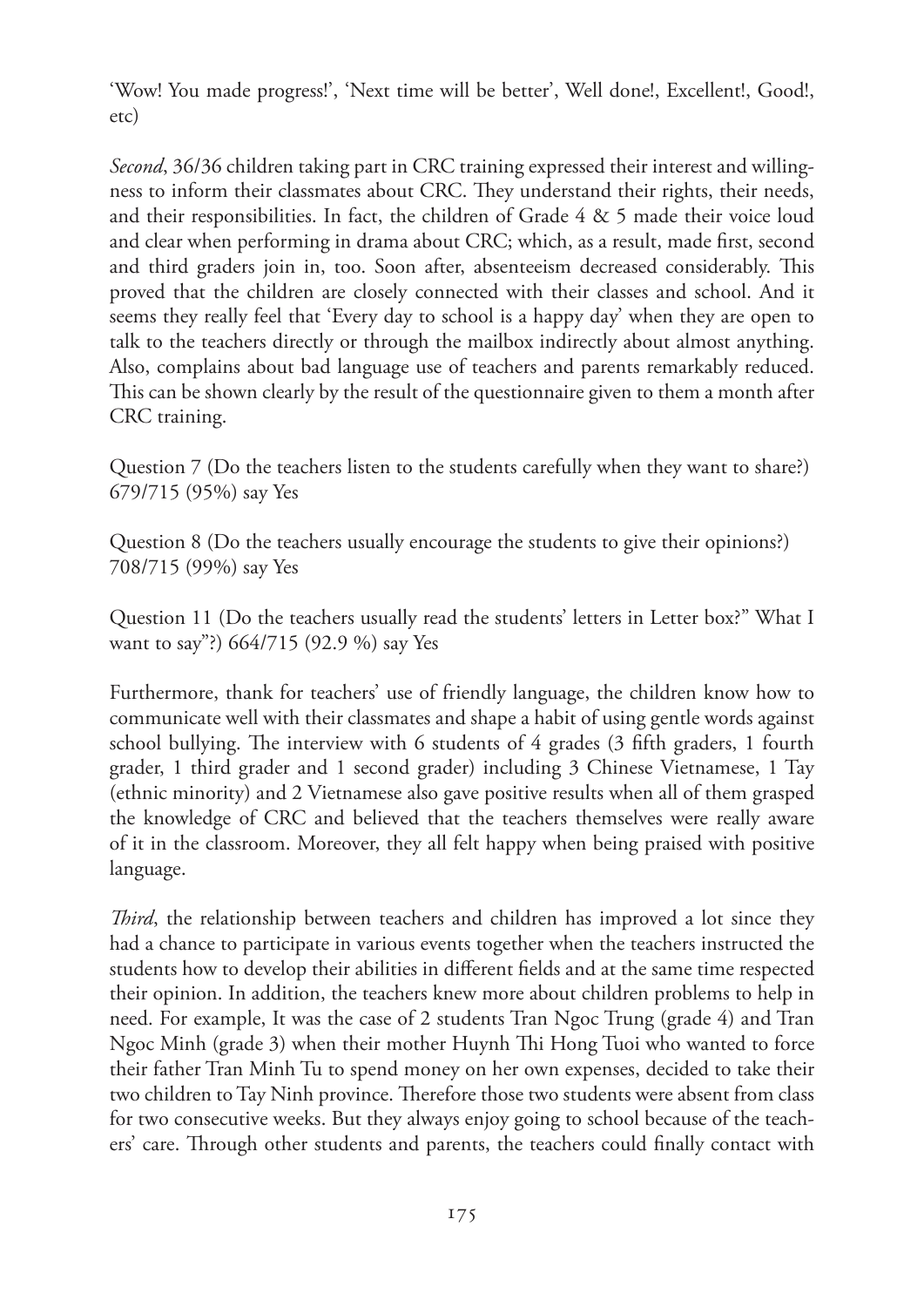the students and their family as well as forced their mother to let them come back to school. We had to solve this case from Dec. 12, 2012 to Dec. 18, 2012.

*Fourth*, parents attending the meeting showed their care, interest and support in the project. Understanding the importance of CRC implementation at school, many of them have actively participated in school activities together with their children. The interview with 3 parents (2 Chinese Vietnamese and 1 Vietnamese) showed their strong agreement on 'Saying no to negative language' in which one of them suggested to consider the children as friends and confirmed that they would be more aware of CRC at home as well as let others know about this.

## 6. Discussion and reflections

The results showed that not only does this project changed the teachers but also the children in terms of attitude and action. These two groups are inter-correlated since the teachers' change of using language led to that of the students and the children' understanding about CRC had an influence in the teachers' awareness. In addition, the children are aware of CRC and know how to protect others and to be protected by participation. Undoubtedly, the project did support the movement 'Friendly schools, active students' by MOET.

Likewise, parents also experienced the big change in their points of view of how to educate children. Without their approval and determination in putting the project into action at home alongside with the implementation at school, we cannot reach the target.

We learned that in order to put the project into action to achieve the goal, it is not the work of any individual but the whole community 'School-Family-Society'. Another point is that we should believe in children when empowering them and letting them play the key role in project planning since they may surprise us. Last but not least, the stronger the connection among members of CRC network is, the more successful the project can be.

#### **Personal reflections**

*As a principal*, I have made use of the method of sharing and entrusting responsibility to the Vice principals, the Secretary of Youth Union, the Chairperson of Labour Union, etc so that they – together with me – cooperated to take actions to reach the final goal. Up to present, we have obtained good results when the concepts of Child Rights with The 3Ps have been reflected not only on teachers and staff 's mind but also in their ac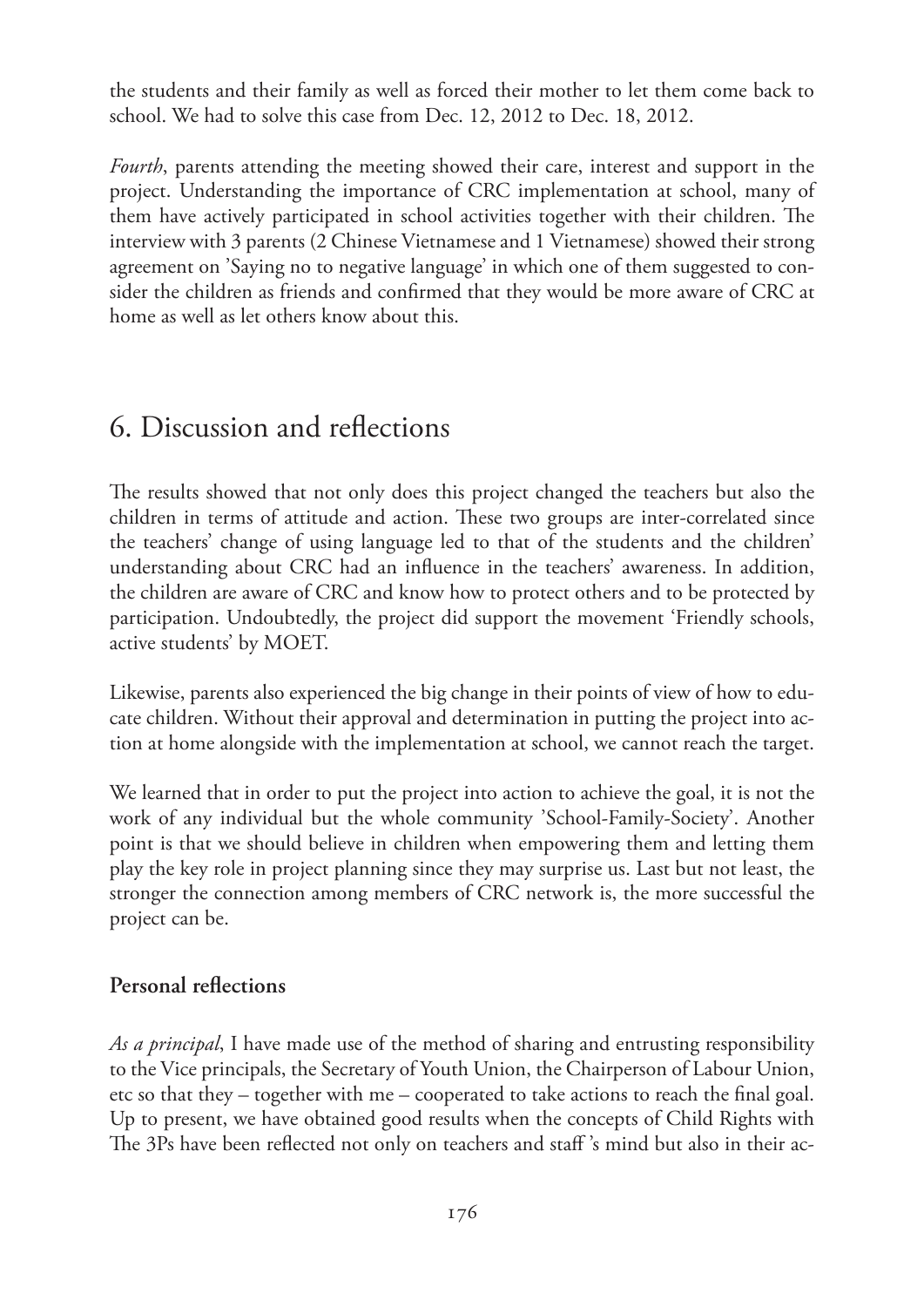tion. I feel quite certain that in a near future, this will be the same for everyone at *Chinh Nghia Primary School*.

*As a specialist* in Primary Education at local DOET, the training program in Sweden including discussions with colleagues from other countries and exchange of ideas with mentors and professors helped me realise the real value of CRC and how to apply it to suit our own context. Furthermore, children education is an art which takes time and effort and requires skillful and clever method because every child is unique.

*As a lecturer* of University of Education, I had a chance to enlarge my space of action when joining in this project. In the past, my lessons were only filled with knowledge of my own major but now they are integrated with CRC so that my student-the teachers to be- are aware of it at this very moment and prepare themselves carefully for their future job of dealing with children. I also hope that one day CRC will be a compulsory subject to be taught at my school to provide the society with qualified teachers who fully understand what children want and can apply child-rights-based approach in their teaching.

# 7. Way forward

- Regularly contact with parents about CRC information (through contact books, meetings, school activities)
- Regularly organize a get-together for the school and parents as well as children to discuss about CRC in order to reach an agreement in bringing up, communicating and protecting the children at home and at school.
- Maintain sustainability by keeping up the continuous circle of the project in the next school year.
- Ask for support from MOET, DOET, local community, local newspapers, TV station, NGOs, etc to widen the scale of the project to other schools in the area.
- Give and gain from previous batches.

# 8. References

#### **Law on Child Protection, Care and Education**.

Per Wickenberg, Agneta W Flinck, Ulf Leo, Bodil Rasmusson, Richard Stenelo & Bekeret Yebio, **Taking child right seriously-Reflections on five years of an International Training Programme,**  Media-Tryck.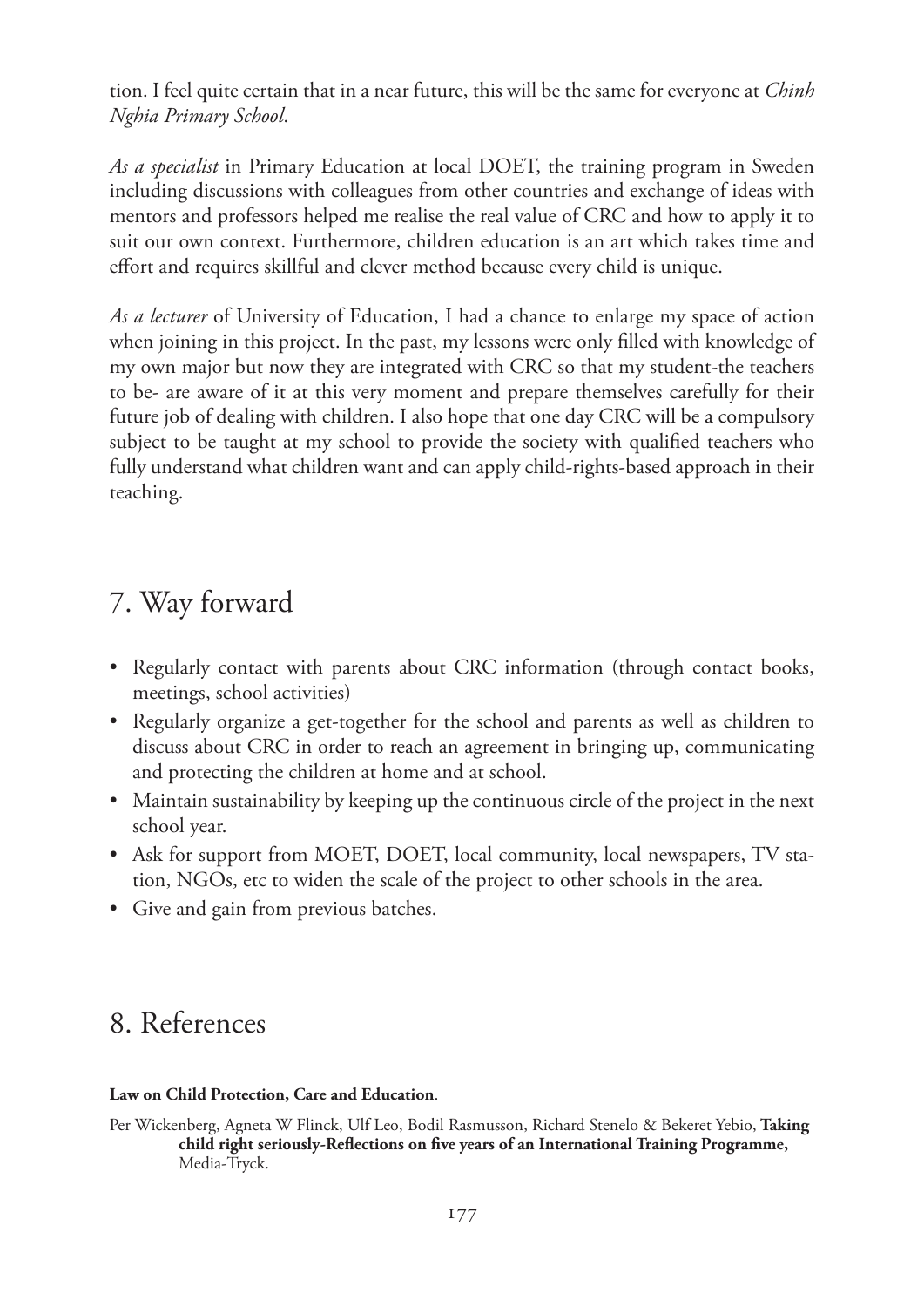- Rachel Hodgkin & Peter Newell, **Implementation Handbook for the Convention on the Rights of the Child,** United Nation Publications, 2007.
- Radda Barnen, "**Corporal Punishment on Children" will this be really necessary?** The National Political Publishing House, 2004.
- Radda Barnen, **Propagation of "Child Rights" in primary schools (a story for primary pupils),** The Ho Chi Minh City Education and Training Department, 1999.
- Radda Barnen, **Propagation of "Child Rights" in schools (teaching material for teachers**), The Ho Chi Minh City Education and Training Department, 1999.
- Save the Children, **Application of "Child Rights" in schools**, The National Political Publishing House, 2004.
- Save the Children, **Child Rights,** The Gioi Publishers in Hanoi, 2003.
- Save the Children, **Training material on "the Convention on the Rights of the Child"**, The National Political Publishing House, 1999

The UN Convention on the Rights of the Child

# Appendix

#### **Project Plan**

| <b>OUTCOME 1</b>                                                                                       | Indicator/Monitoring                                                                    | Time         |
|--------------------------------------------------------------------------------------------------------|-----------------------------------------------------------------------------------------|--------------|
| Teachers and staff have changed their habit of<br>bad language use to students.                        | Observations and questionnaires Oct 2011 $\rightarrow$ Oct 2012<br>to teachers/students |              |
| 1.1 OUTPUT                                                                                             | Indicator/Monitoring                                                                    |              |
| Teachers and staff are more aware of CRC<br>and the importance of its implementation in<br>classrooms. | Poster presentation of teachers                                                         | Oct 2011     |
| 1.1.a Activity                                                                                         |                                                                                         |              |
| Inform 28 teachers and staff (of grade 4 and 5) Notice board and training plan<br>about CRC training.  |                                                                                         | Oct 2011     |
| 1.1.b Activity                                                                                         |                                                                                         |              |
| Seminar about CRC for 28 teachers and staff.                                                           | Training plan and questionnaire. Oct 2011                                               |              |
| 1.2 OUTPUT                                                                                             | Indicator/Monitoring                                                                    |              |
| Teachers and staff know that bad language is<br>not allowed according to CRC.                          | Notice board                                                                            | Nov→Dec 2011 |
| 1.2.a Activity                                                                                         |                                                                                         |              |
| Encourage students continue to use the letter<br>box "what I want to say".                             | Comments of students                                                                    | Nov 2011     |
| 1.2.b Activity                                                                                         |                                                                                         |              |
| Check teachers' comments in contact books<br>between teachers and parents.                             | Comments of teachers                                                                    | Dec 2011     |
| 1.3 OUTPUT                                                                                             | Indicator/Monitoring                                                                    |              |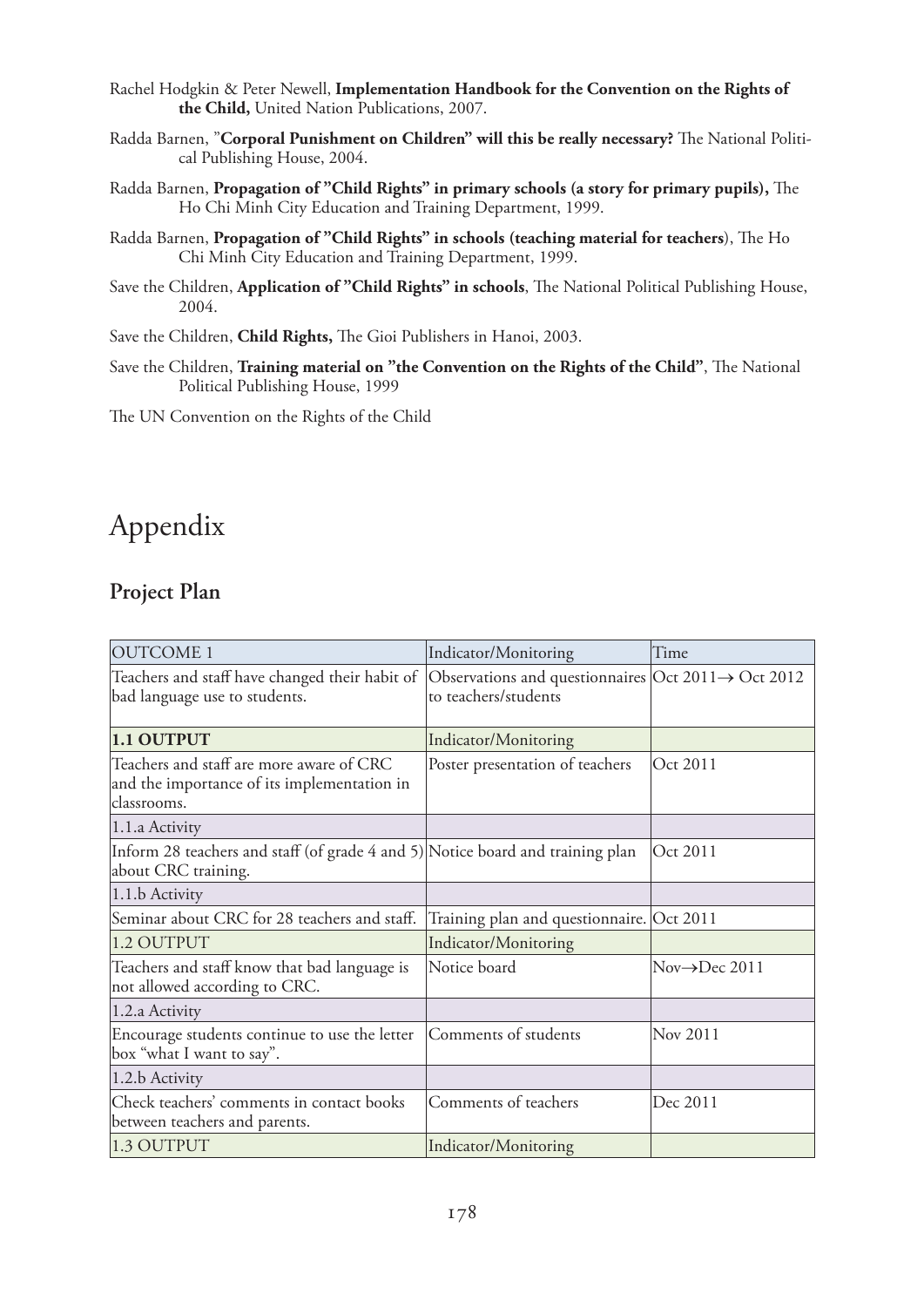| Teachers and staff have started to change<br>their use of negative/unfriendly language to<br>positive/friendly one.                                                                  | Observations and reflections                                               | Nov $2011 \rightarrow$ Jan 2012    |
|--------------------------------------------------------------------------------------------------------------------------------------------------------------------------------------|----------------------------------------------------------------------------|------------------------------------|
| 1.3.a Activity                                                                                                                                                                       |                                                                            |                                    |
| Supervise and visit classes                                                                                                                                                          | Checklist                                                                  | Nov 2011                           |
| 1.3.b Activity                                                                                                                                                                       |                                                                            |                                    |
| Praise, compliment those applying well.                                                                                                                                              | Interview 10 students                                                      | Nov 2011                           |
| <b>OUTCOME 3</b>                                                                                                                                                                     | Indicator/Monitoring                                                       | Time                               |
| School, family and society altogether co-<br>operate to implement CRC.                                                                                                               | Parents actively participate in<br>school activities.<br>Drama and debate. | Oct 2012 $\rightarrow$<br>Dec 2013 |
| 3.1 OUTPUT                                                                                                                                                                           | Indicator/Monitoring                                                       |                                    |
| Parents pay more attention in action at home.                                                                                                                                        | Letter box                                                                 | Jan $\rightarrow$ May 2012         |
| 3.1.a Activity                                                                                                                                                                       |                                                                            |                                    |
| Continue meeting parents twice a year.                                                                                                                                               | Contact books                                                              | Dec 2011<br>May 2012               |
| 3.1.b Activity                                                                                                                                                                       |                                                                            |                                    |
| Frequent contact between parents and<br>teachers.                                                                                                                                    | Contact books                                                              | Feb 2012                           |
| 3.2 OUTPUT                                                                                                                                                                           | Indicator/Monitoring                                                       |                                    |
| Local community are more concerned about<br>CRC activities.                                                                                                                          | Meeting with local leaders and<br>information about school work.           | Feb 2012                           |
| 3.2.a Activity                                                                                                                                                                       |                                                                            |                                    |
| Inform the local press                                                                                                                                                               | Articles about school work.                                                | Feb 2012                           |
| 3.2.b Activity                                                                                                                                                                       |                                                                            |                                    |
| Inform the Chief of Primary Education<br>Division, HCMC Department of Education<br>and Training; Department of Education and<br>Training district 5 and People Committee<br>ward 11. | Report and information                                                     |                                    |

## **Questionnaire to students**

|            |                            | 1/ Do you know anything about CRC?                        |  |  |  |
|------------|----------------------------|-----------------------------------------------------------|--|--|--|
|            |                            | (Em có biết gì về " Quyền trẻ em" không ?)                |  |  |  |
| <b>Yes</b> |                            |                                                           |  |  |  |
|            |                            |                                                           |  |  |  |
|            |                            |                                                           |  |  |  |
|            |                            | 2/ Have your teachers ever talked to you in bad language? |  |  |  |
|            |                            | (Giáo viên đã từng dùng lời lẽ không tốt với em?)         |  |  |  |
| Yes.       |                            | $\rm No$                                                  |  |  |  |
|            | If yes, what did they say? |                                                           |  |  |  |
|            |                            |                                                           |  |  |  |
|            |                            |                                                           |  |  |  |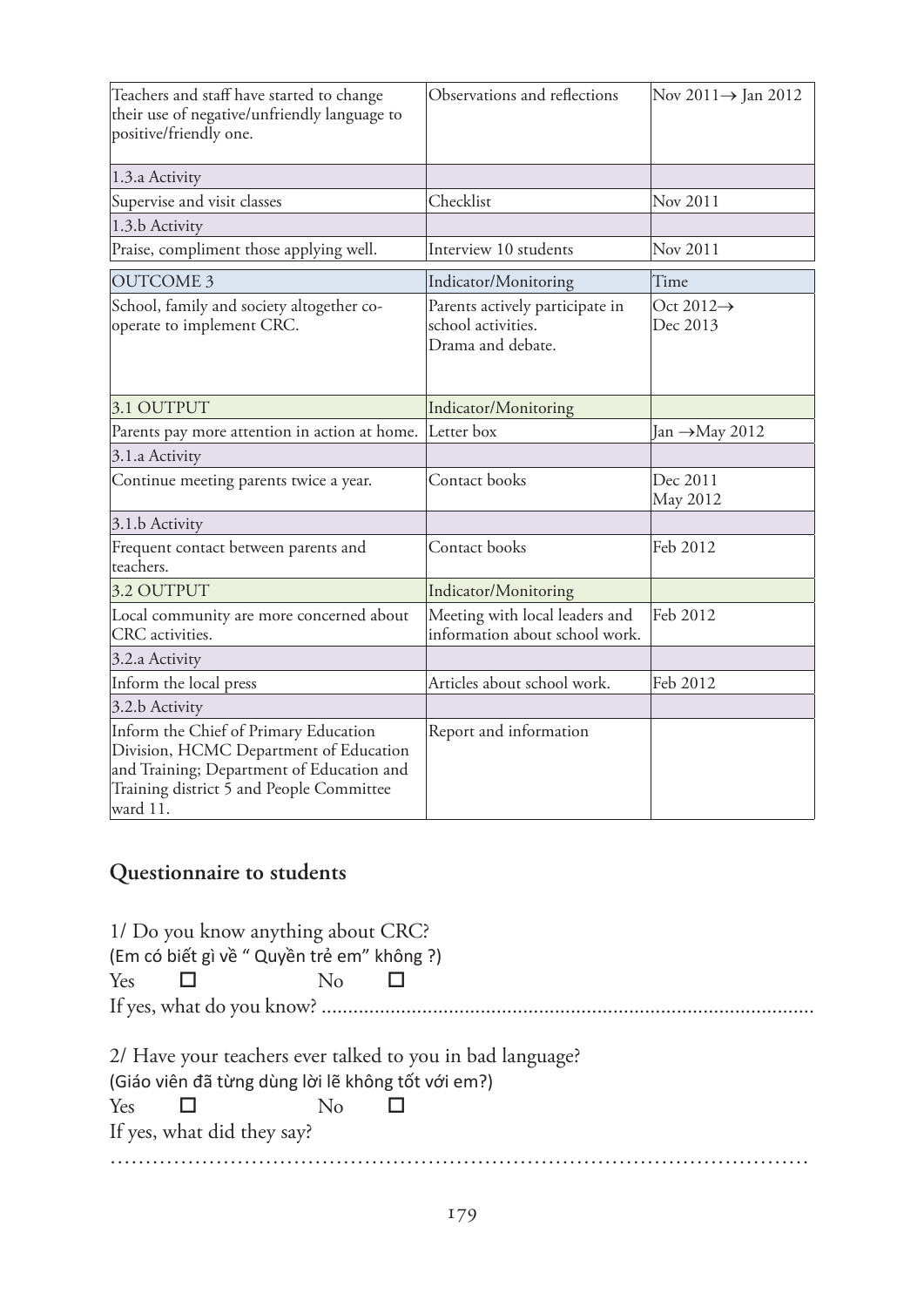| Yes             | 3/ Do they scold at you when you make mistakes? | $\rm No$ | (Khi em phát biểu sai, hay vi phạm lỗi thầy, cô la mắng em ?)                                                                                                     |
|-----------------|-------------------------------------------------|----------|-------------------------------------------------------------------------------------------------------------------------------------------------------------------|
| Yes             |                                                 | No       | 4/ Do they greet you when you greet them everyday?<br>(Mỗi sáng vào lớp khi các em chào cô thì cô có chào lại các em ?)<br>ΙI                                     |
| Yes             | 5/ Do they say goodbye to you before leaving?   | $\rm No$ | (Mỗi khi tan học thầy cô có nói lời tạm biệt với em không ?)<br>П                                                                                                 |
| Yes             |                                                 | No       | 6/ Children must be respected no matter who they are. Do you think so?<br>(Em nghĩ dù mình là trẻ em thì người lớn phải tôn trọng?)                               |
| Yes             |                                                 | No       | 7/ Do the teachers listen to the students carefully when they want to share?<br>[Giáo viên có chú ý lắng nghe học sinh khi các em muốn tâm sự?]                   |
| Yes             |                                                 | No       | 8/ Do the teachers usually encourage the students to give their opinions?<br>[Giáo viên có thường xuyên khuyến khích học sinh nói lên ý kiến của học sinh không?] |
| Yes             | П                                               | No       | 9/ Do the teachers let the students talk together by their mother tongue?<br>[Giáo viên có cho phép học sinh nói chuyện với nhau bằng tiếng mẹ đẻ không?]<br>П    |
| 10/<br>Yes      |                                                 | No       | Do the teachers usually eavesdrop on their students when they talk together?<br>[Giáo viên có hay nghe lén học sinh nói chuyện với nhau không?]                   |
| 11/<br>to say"? |                                                 |          | Do the teachers usually read the students' letters in Letter box " What I want                                                                                    |
| Yes             |                                                 | No       | [Giáo viên có hay đọc thư của học sinh trong hộp thư" Điều em muốn nói " không?]                                                                                  |
| <sup>12</sup>   | (Thầy cô có lắng nghe em nói?)                  |          | Do they attentively listen when you give opinion?                                                                                                                 |
| Yes             | □                                               | No       | □                                                                                                                                                                 |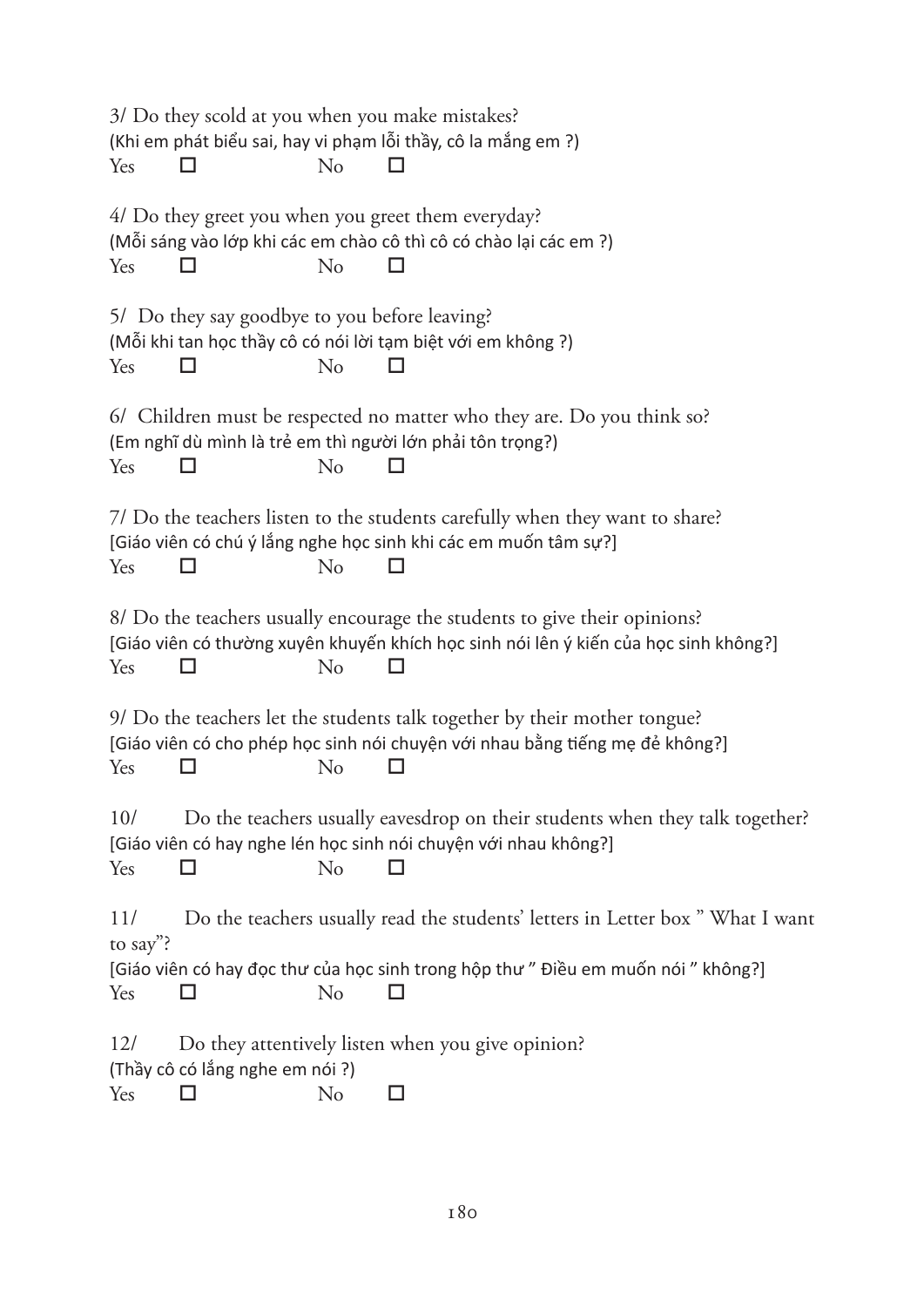13/ Do they call your name when asking for your ideas? (Khi muốn em phát biểu thầy, cô gọi tên em ?) Yes  $\square$  No  $\square$ 14/ Is the school interested in students who have difficult circumstances? [Nhà trường có quan tâm đến những học sinh có hoàn cảnh khó khăn không?] Yes  $\square$  No  $\square$ 15/ Do the teachers usually call the students with "special" names? [Giáo viên có thường hay gọi học sinh bằng những cái tên "đặc biệt" không?] Yes  $\square$  No  $\square$ 16/ Are the teachers' voices warm and sweet when teaching? [Giọng điệu của giáo viên có ấp áp và nhẹ nhàng khi giảng bài không?] Yes  $\square$  No  $\square$ 17/ Are the students let to take part in the discussions at school? [Học sinh có được phép tham gia các cuộc thảo luận tại trường không?] Yes  $\Box$  No  $\Box$ 18/ Does the school usually hold the outdoor activities for students? [Nhà trường có thường tổ chức các hoạt động ngoại khóa ngoài trời cho học sinh không?] Yes  $\Box$  No  $\Box$ 19/ Do the teachers usually encourage you when you get low marks? [Giáo viên có khuyến khích khi em bị điểm thấp không?] Yes  $\Box$  No  $\Box$ 20/ Do they often contact your parents to talk about your learning? [Thầy cô có thường liên hệ với cha/mẹ của em về việc học tập của em không?] Yes  $\Box$  No  $\Box$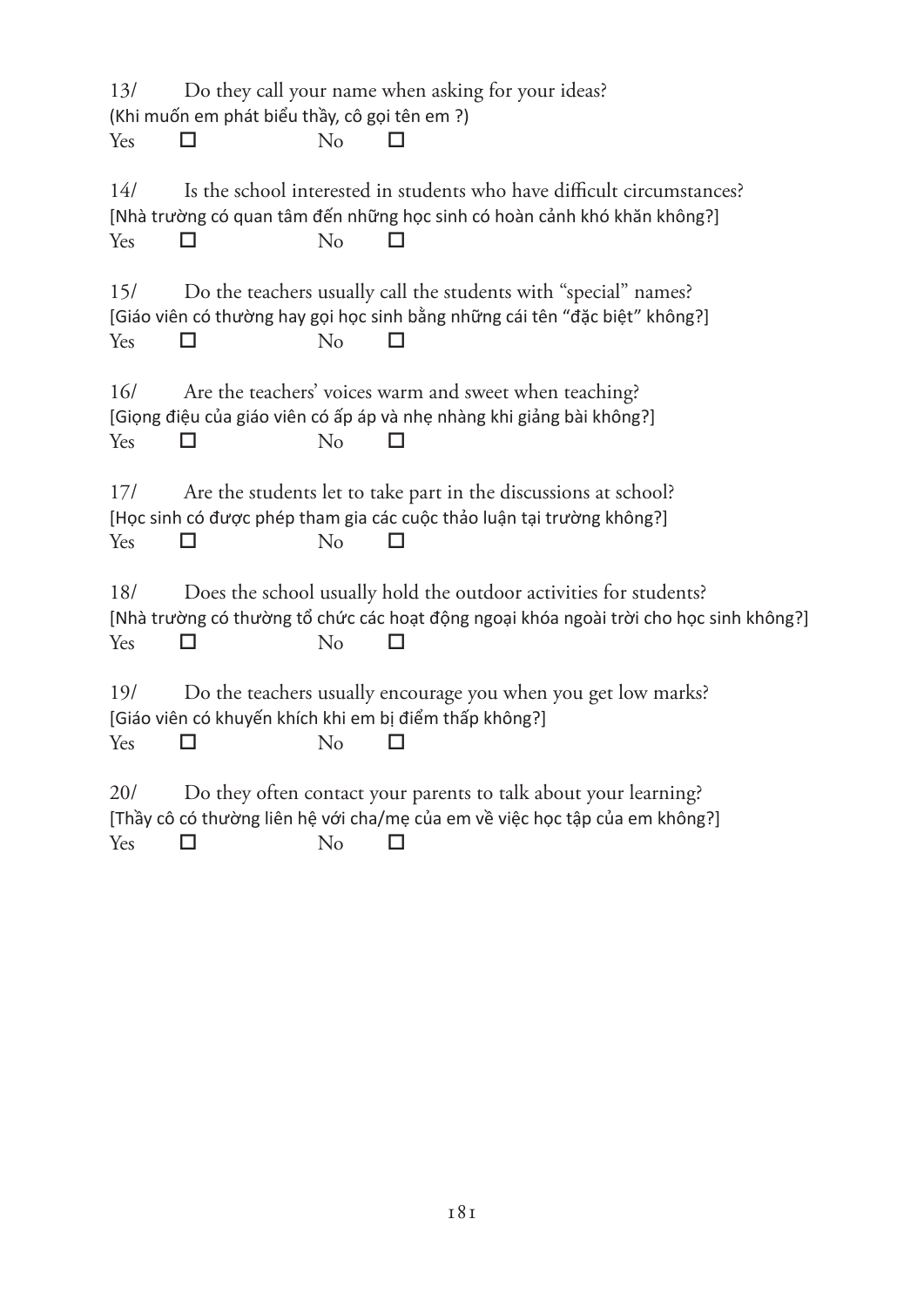# **Questionnaire for teachers**

| Yes                                                                                                                 | 1. Do you know anything about CRC?              | N <sub>0</sub> |                                                                                                   |  |
|---------------------------------------------------------------------------------------------------------------------|-------------------------------------------------|----------------|---------------------------------------------------------------------------------------------------|--|
| Yes                                                                                                                 | between teacher and pupil?<br>ப                 | No             | 2. Has the school set up the necessary mode of interaction between pupil and pupil,<br>□          |  |
| Yes                                                                                                                 | 3. Do you ever scold your pupils in class?<br>П | N <sub>o</sub> | П                                                                                                 |  |
| Yes                                                                                                                 | П                                               | No             | 4. Do you often smile and talk to your pupils with a friendly voice in class?<br>п                |  |
| family?<br>Yes                                                                                                      | П                                               | N <sub>o</sub> | 5. Do you attentively listen to your pupils sharing their ideas about their friends and<br>$\Box$ |  |
| Yes                                                                                                                 | ப                                               | No             | 6. When the class is over, do you say "goodbye" to your pupils before they go home?<br>□          |  |
| Yes                                                                                                                 | □                                               | No             | 7. When you want your pupils to express their ideas, do you call them by their names?<br>П        |  |
| Yes                                                                                                                 | $\mathsf{L}$                                    | No             | 8. Do you share with pupils when talking to them?                                                 |  |
| 9. Do you help your pupils solve their problems and concerns with an enthusiastic<br>manner?<br>No<br>Yes<br>□<br>П |                                                 |                |                                                                                                   |  |
|                                                                                                                     |                                                 |                |                                                                                                   |  |
| 10.<br>Yes                                                                                                          | □                                               | No             | Are you interested in what the pupils do and need for their study?<br>П                           |  |
| 11.<br>Yes                                                                                                          | П                                               | No             | Do you treat all your pupils fairly, equally and respectfully?<br>◘                               |  |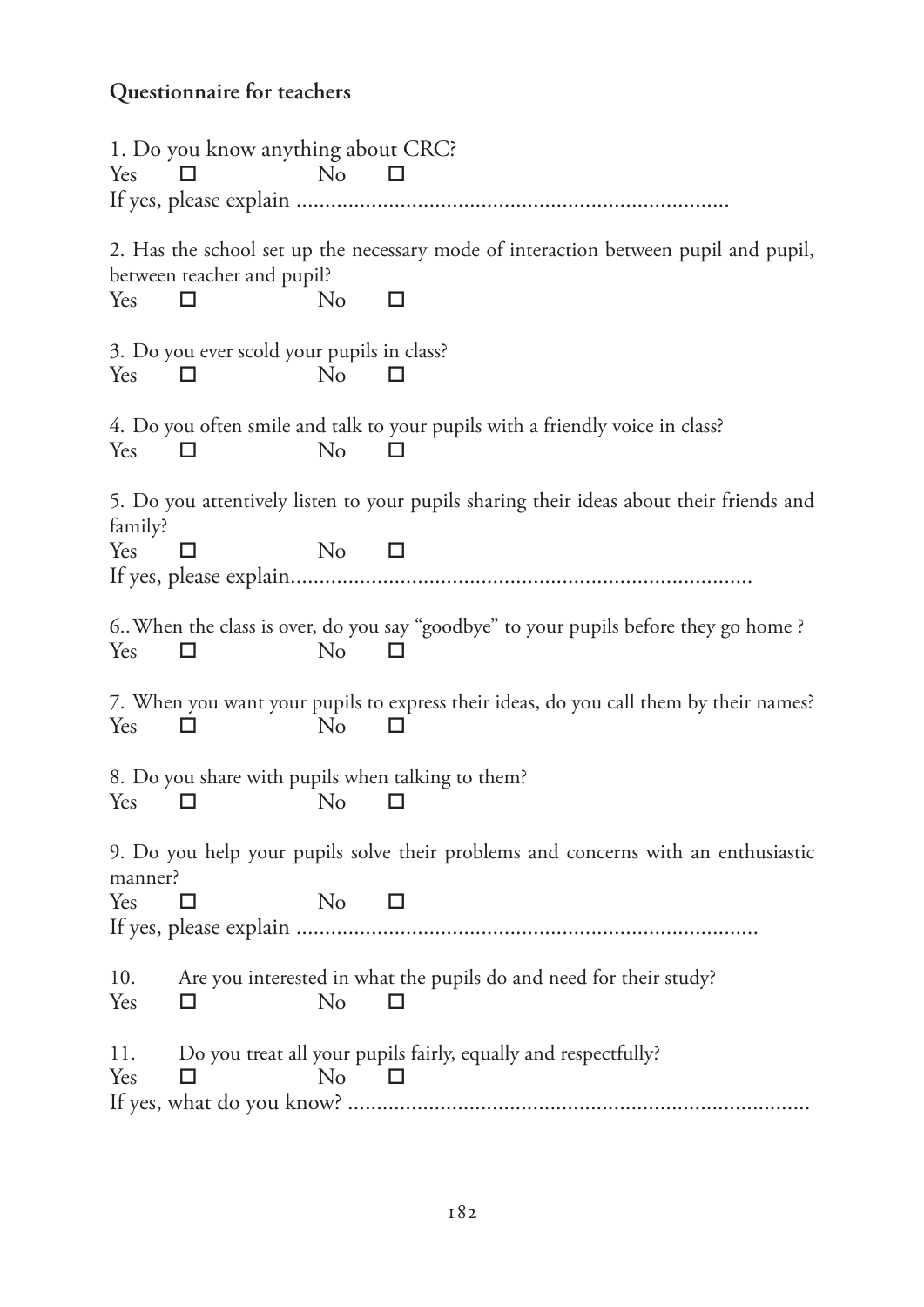| 12.<br>Do you spend time interacting and communicating equally with your pupils<br>according to each study group without discrimination?                                                                   |  |  |  |  |
|------------------------------------------------------------------------------------------------------------------------------------------------------------------------------------------------------------|--|--|--|--|
| No<br>Yes<br>□<br>□                                                                                                                                                                                        |  |  |  |  |
|                                                                                                                                                                                                            |  |  |  |  |
| 13.<br>Are you interested in improving your teaching methods to promote the active-<br>ness and creativity of your pupils in their study?<br>Yes<br>N <sub>0</sub><br>□<br>$\Box$                          |  |  |  |  |
| 14.<br>Do you participate with your pupils in the recreational and extra-curriculum<br>activities?                                                                                                         |  |  |  |  |
| No<br>Yes.<br>П<br>$\Box$                                                                                                                                                                                  |  |  |  |  |
|                                                                                                                                                                                                            |  |  |  |  |
| 15.<br>Do you support pupils who have problems or special needs?<br>Yes<br>No<br>□<br>П                                                                                                                    |  |  |  |  |
| 16.<br>Do you pay attention to giving out high praises to pupils who have done some-<br>thing well although they get just little achievements?<br>N <sub>o</sub><br>Yes<br>□<br>$\Box$                     |  |  |  |  |
| Do you often meet with parents about the results of study, skills and behavior<br>17.<br>of each pupil in your class?                                                                                      |  |  |  |  |
| No<br><b>Yes</b><br>$\Box$<br>$\Box$                                                                                                                                                                       |  |  |  |  |
|                                                                                                                                                                                                            |  |  |  |  |
| 18.<br>Do you know that changes in living condition of the family of each of your<br>pupils which may affect their study?<br>N <sub>o</sub><br>Yes<br>$\Box$<br>П                                          |  |  |  |  |
| 19.<br>When you get angry because a pupil is mischievous or faulty, do you try to<br>behave yourself not to scold your pupils but use some soft ways to build up the order<br>and discipline of the class? |  |  |  |  |
| Yes<br>N <sub>o</sub><br>П<br>□                                                                                                                                                                            |  |  |  |  |
| Do you often share with the colleagues or the School Authority about what<br>20.<br>happens in your class such as when a pupil does not learn his/ her lessons or is mischie-<br>vous in class?            |  |  |  |  |
| N <sub>o</sub><br>Yes<br>□<br>□                                                                                                                                                                            |  |  |  |  |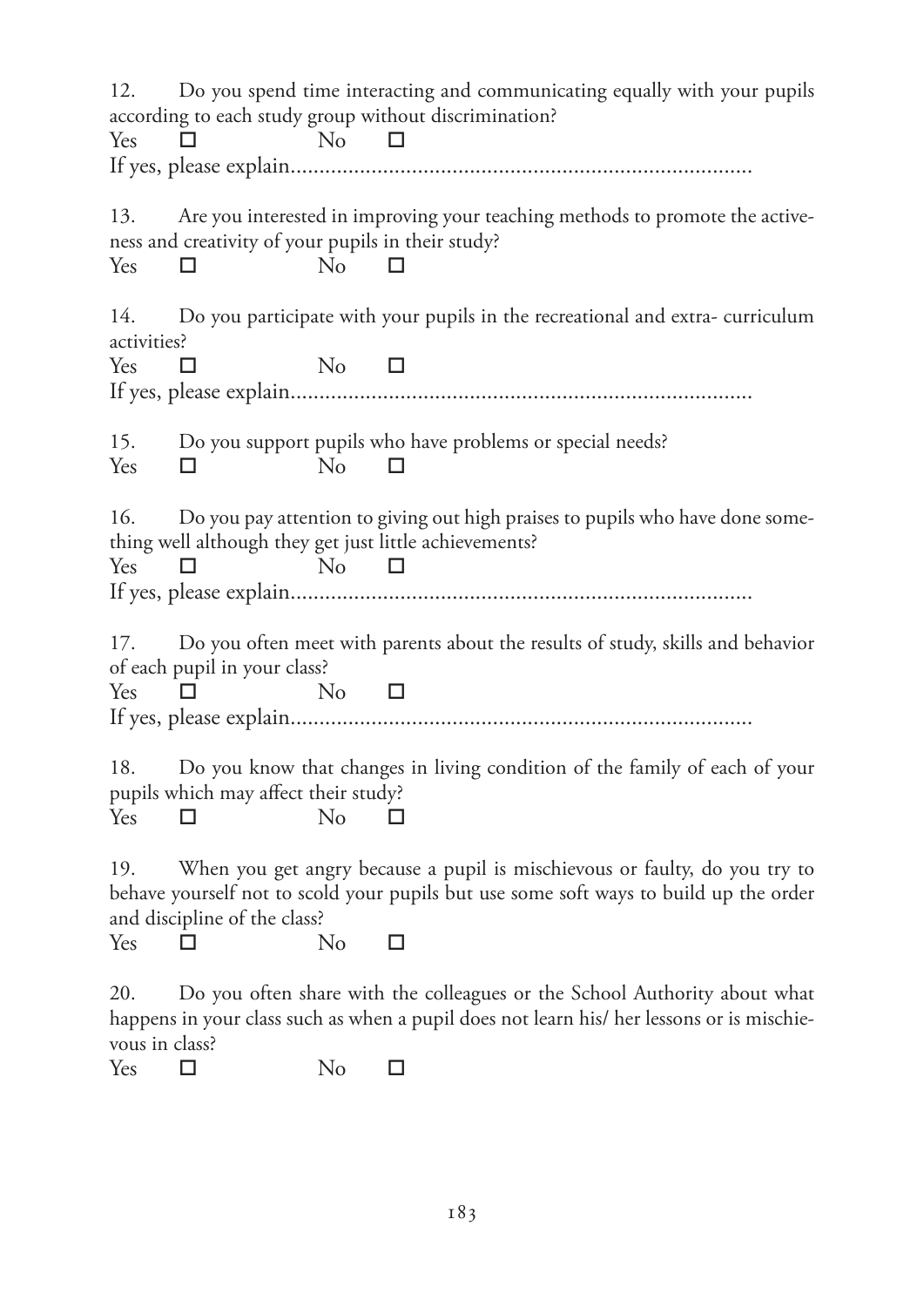#### **Interview with students**

1. With the implementation of CRC at your school, how do you think you are taken care of?

2. Which rights of four in CRC do you like best? Why?

3. When you make mistakes, what do your teachers say?

4. What do you think when your teachers talk to you using child-friendly language? Can you give an example?

#### **Interview with parents**

1. When did you start being aware of CRC?

2. How do you feel when knowing that teachers talk to your children in positive language? Do you think the children like this?

3. What do your children tell you about their teachers' behavior if they don't study well in class?

4. Do you encourage your children to join in outdoor activities?

5. Do you agree with us that it is better to use child-friendly language?

#### **Articles in newspapers**

On Oct 22, 2011, a workshop for more than 50 teachers, staff and children of grade 4 and 5 was held by batch 15-Team VN at Chinh Nghia Primary School after completing the 4-week training course on *'Child Rights, Classroom and School Management' by Sida and Lund University.*

The workshop focused on 4 rights of children including Survival, Protection, Development and Participation; which initiated the change project on *'Improving teachers' and students' communication based on the Rights to Participation and Protection in CRC' to serve the purpose of building up 'Child-friendly schools, Active students' and 'Every day to school is a happy day'***.** 

**Ms Vo Ngoc Thu,** Head of Education and Training Department, district 5 and Mr.Nguyen Huu Tam, Specialist in Primary Education-batch12, HCMC Department of Education and Training, also attended as trainer. *(News week)*

With the hope of building up *Child-friendly schools in which children know and act their rights and responsibilities,* Chinh Nghia Primary School has just held a CRC workshop on Oct 22, 2011. The participants are Ms **Vo Ngoc Thu** and specialists from Education and Training Department, district 5; teachers, staff and students of grade 4 and 5 (9 from Student Council). The workshop consisted of 2 parts: one for the teachers and